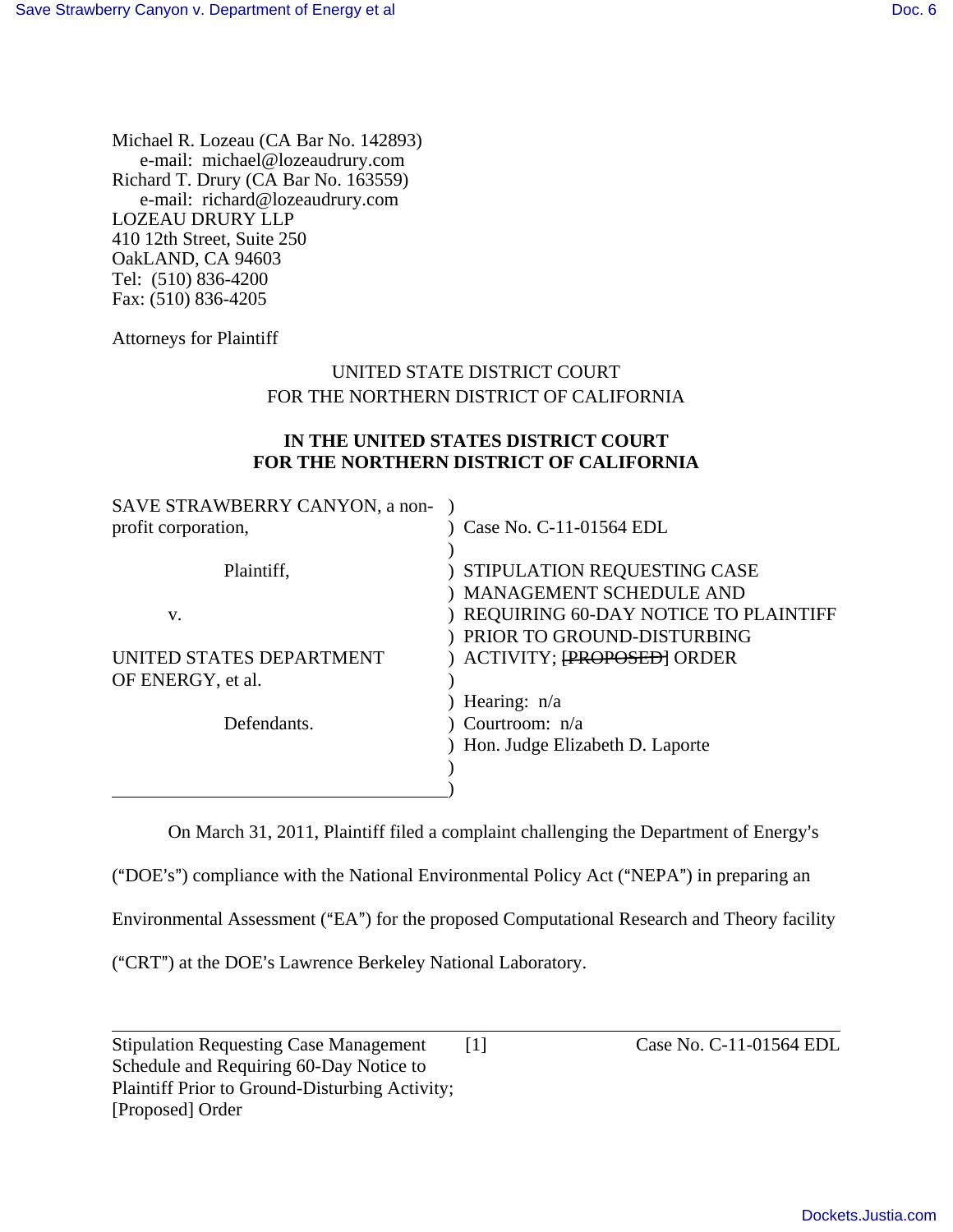In order to allow expeditious resolution of this action through summary judgment, and to avoid forcing the parties and this Court to expend resources addressing the propriety of preliminary injunctive relief, the parties stipulate as follows:

1. This is a case challenging a decision of the DOE under the Administrative Procedure Act ("APA"), and is appropriately adjudicated through review of the administrative record before the agency on motions for summary judgment without need for discovery or trial.

- 2. The parties agree to, and respectfully ask the Court to enter, the following schedule for adjudication of this case:
	- A. Federal Defendants shall file and serve the Administrative Record for the challenged decisions not later than May 2, 2011.
	- B. 60 days after service of the administrative record, Plaintiffs shall file a Motion for Summary Judgment and brief in support thereof.
	- C. 30 days after service of the Plaintiffs' Summary Judgment Motion, Federal Defendants shall file one consolidated brief in support of their Cross-Motion for Summary Judgment and in Opposition to Plaintiffs' Motion for Summary Judgment.
	- D. 30 days after service of Federal Defendants' consolidated Cross-Motion and Opposition, Plaintiffs will file one consolidated brief in Opposition to Defendants' Cross-Motion for Summary Judgment and Reply in Support of their Motion for Summary Judgment.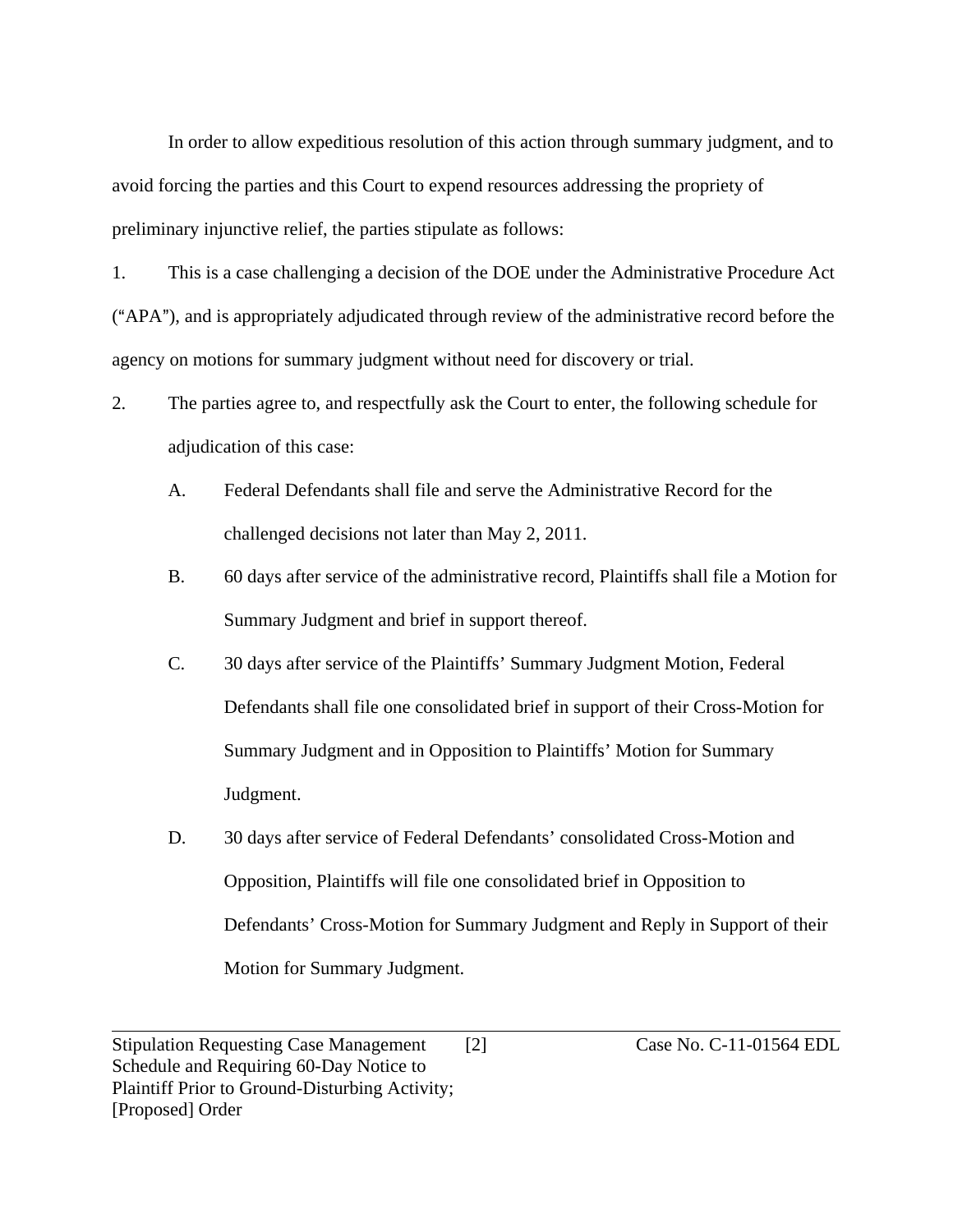- E. 15 days after service of the Plaintiffs' combined Opposition and Reply, Federal Defendants shall file a Reply in Support of their Cross-Motion for Summary Judgment. 30 CALENDAR
- F. The parties shall notice a hearing on their cross-motions to be heard  $\frac{14 \text{ calendar}}{14 \text{ calendar}}$ days following the submission of the parties' briefs, referenced in subsections B-E, above, or as soon thereafter as the Court's motion calendar permits.

3. The schedule set forth above presumes there is no dispute over the adequacy of the administrative record. The parties will work in good faith to informally resolve any issues relating to the content of the administrative record. If such efforts fail, the Plaintiffs shall attempt in good faith to file any motion regarding the adequacy of the administrative record within 30 days after service of the administrative record. To the extent either party learns of any objection it may have to the adequacy of the administrative record after 30 days from service of the administrative record, nothing in this stipulation shall preclude such party from filing a motion to cure any such objection during the course of the briefing schedule set forth above. However, in no event shall any party file a motion regarding the adequacy of the administrative record any later than the brief deadline set forth in Paragraph 2(D) above.

- A. Any such motions shall be adjudicated under the timeframes provided by the Local Rules.
- B. In the event the parties submit a dispute over the administrative record to the Court within 30 days of service of the administrative record, the parties shall

l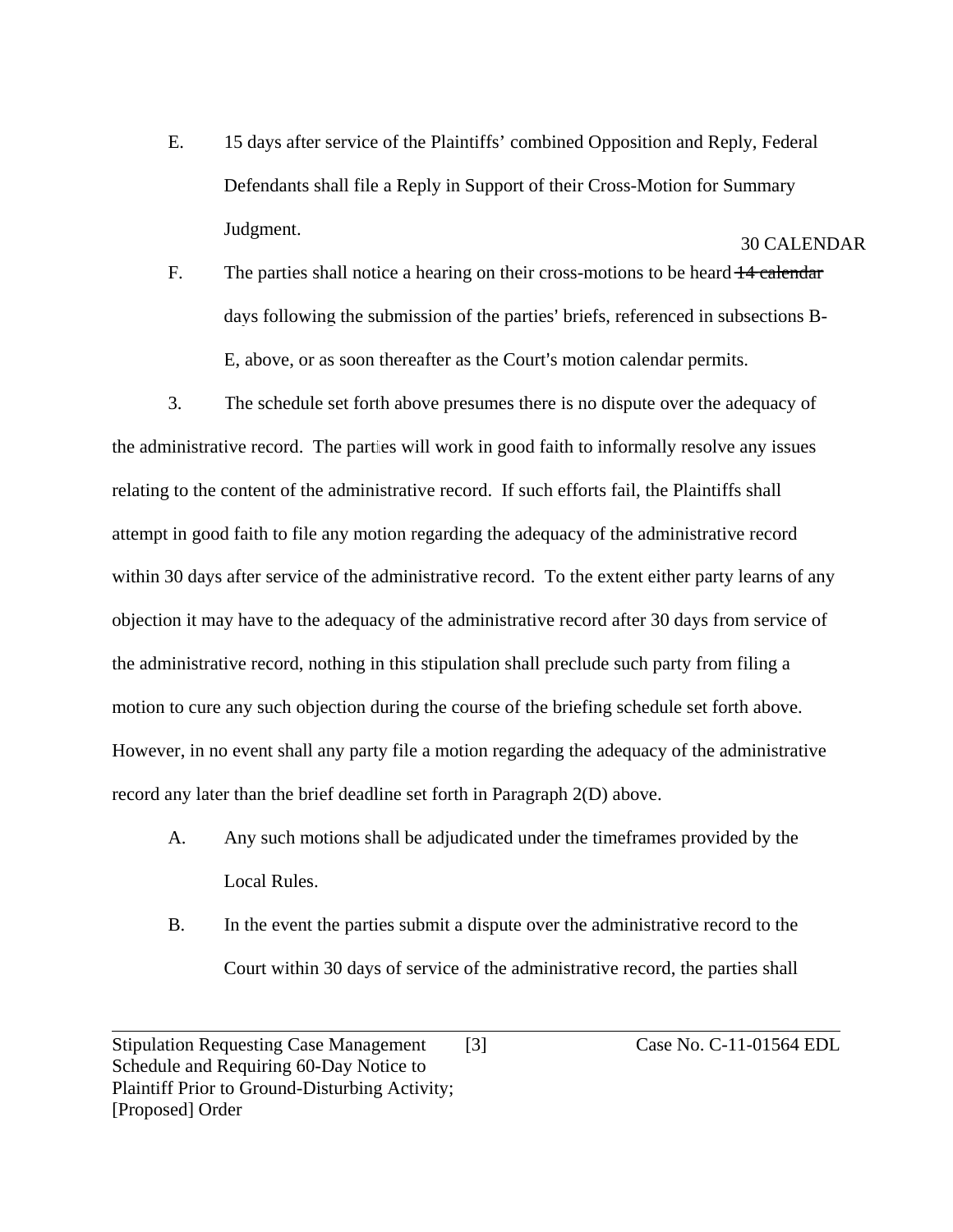confer and if necessary propose to the court an amended schedule for summary judgment briefing.

4. The parties hope this dispute can be resolved on the merits without the need for proceedings on preliminary injunctive relief. Toward that end, Defendants agree to provide Plaintiffs with no less than 60 days notice before the commencement of any ground-disturbing activities in conjunction with the construction of the CRT building. This excludes preliminary preparatory work, including utility work and supplemental geotechnical investigations, neither of which will alter or disturb the construction site. Plaintiffs agree not to file a motion for Temporary Restraining Order or Preliminary Injunction prior to receiving notice of grounddisturbing activities from Defendants.

DATED: April 1, 2011.

IGNACIA S. MORENO Assistant Attorney General Environment & Natural Resources Division

By */s/ Barclay T. Samford*

BARCLAY T. SAMFORD Trial Attorney PETER C. WHITFIELD Trial Attorney Attorneys for Federal Defendants

///

///

///

l

Stipulation Requesting Case Management [4] Case No. C-11-01564 EDL Schedule and Requiring 60-Day Notice to Plaintiff Prior to Ground-Disturbing Activity; [Proposed] Order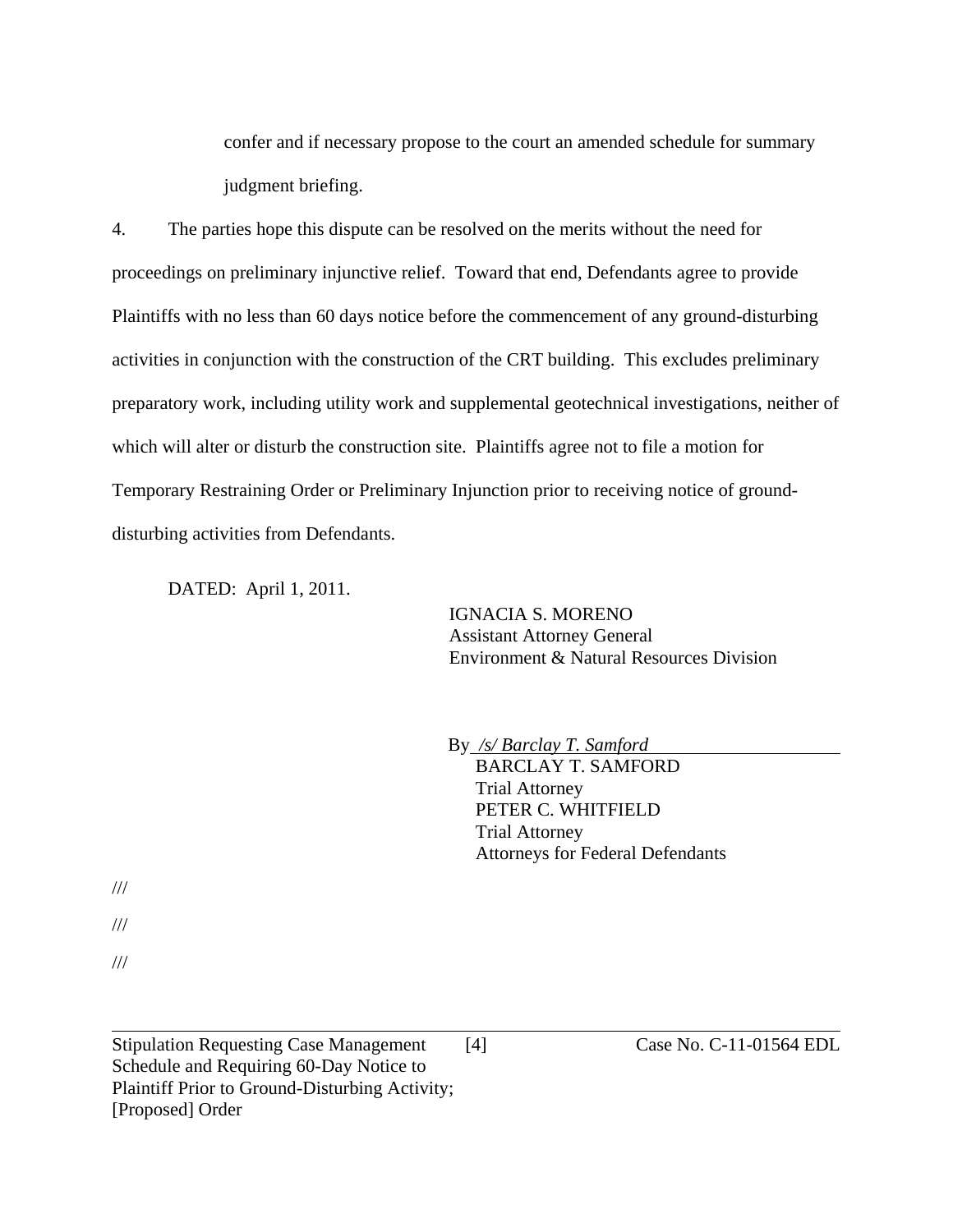DATED: April 1, 2011.

**CHARLES ROBINSON** OFFICE OF THE GENERAL COUNSEL REGENTS OF THE UNIVERSITY OF **CALIFORNIA** 

By

Jeffrey A. Blair Attorneys for UC Defendants

DATED: April 1, 2011.

#### **LOZEAU DRURY LLP**

By /s/ Michael R. Lozeau<br>Michael R. Lozeau **Attorneys for Plaintiff** N. ATIDESTORDE PURSUANT TO STIPULAT DATED: IT IS SO ORDERED udge AS MODIFIED Judge Elizabeth D. Laporte April 4, 2011 ISTRIC  $\ddotsc$ 

**Stipulation Requesting Case Management**  $\lceil 5 \rceil$ Schedule and Requiring 60-Day Notice to Plaintiff Prior to Ground-Disturbing Activity; [Proposed] Order

Case No. C-11-01564 EDL